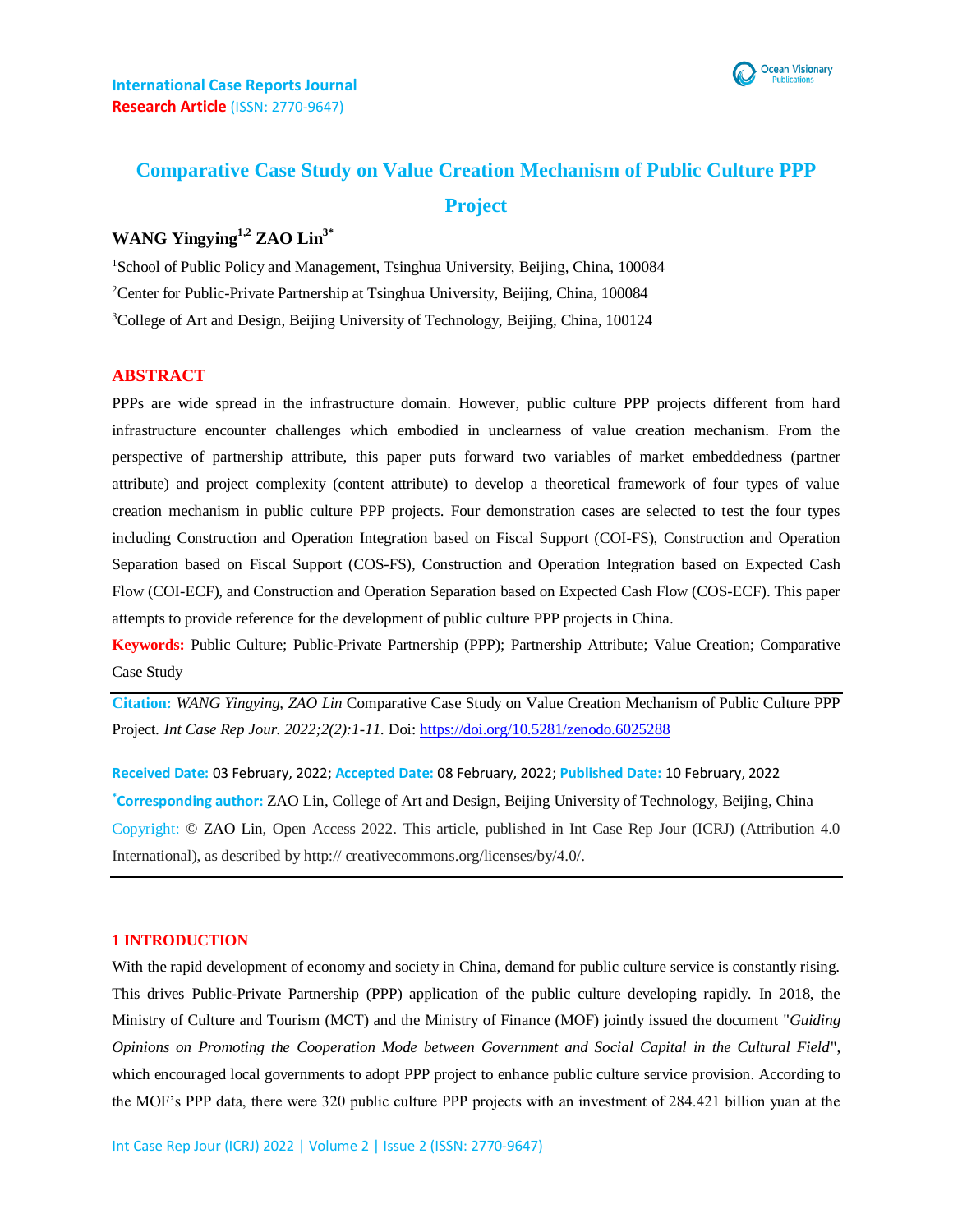

end of 2020. Public culture PPP projects encounter challenges in value creation in China. Firstly, compared with the traditional infrastructure domain, the investment amount of public culture PPP projects is extremely low with the weak market condition and lacking of qualified partners. Secondly, the public culture attributes are complex including public diversity, concept differences, and ensuring fairness. Hence, public culture PPP project requires the deep participation of the government all the time to ensure its publicity.

However, little knows about value creation mechanisms of public culture PPP project yet. The public culture PPP project operation places more emphasis on creating independent value in the process of multi-subject collaboration. Exploring the value creation mechanism in this collaboration process will help develop PPP application in the public culture domain. Hence, this study develops a framework with the perspective of partnership attribute. Two key characteristics of partnership attribute including "market embeddedness" and "project complexity" is employed to form four types of value creation mechanisms of pubic culture PPP project in China.

#### **2 Literature Review and Theoretical Framework**

Value creation is the core of management research and the core motivation of inter-organization cooperation practice. The value of public-private ties is broadly defined as the value created by two or more parties through value exchange in cooperation.<sup>[1]</sup> From the perspective of collaborative governance, partners in PPP projects can create new value by integrating resources together and creating opportunities through collaboration.<sup>[2,3]</sup> Nevertheless, the definition of value creation in PPP project is still no consensus yet. For example,[4] puts forward that public and private enterprises can create economic, administrative, public, and other kinds of values by appropriately distributing interests and risks.<sup>[5]</sup> argues that the primary goal of PPP project is to create public value, such as provision performance or public interest.<sup>[6]</sup> points that PPPs changes the previous provision mode with government-centered, but integrating government, enterprises, and non-profit organizations through PPPs to share and create more values. PPPs help to integrate various scattered values. When hybrid organizational forms produce positive social results, or as long as certain collectively defined and clear public policy objectives are achieved, social values will be created.

Hence, this paper gives the definition of value creation in public culture PPP project is the satisfaction and benefit of stakeholders who are eager to be satisfied to the greatest extent. Scholars have found that the government not only cares about the value creation of PPP project output, but also about the value creation process during the implementation of PPP project, such as whether it can provide local jobs and training opportunities. Different partners have different knowledge backgrounds, different goals, and values, so that there will be different mechanisms to create value between partners.<sup>[7]</sup> This paper constructs a theoretical framework including two factors which are from the perspectives of the social network structure and the knowledge complexity separately.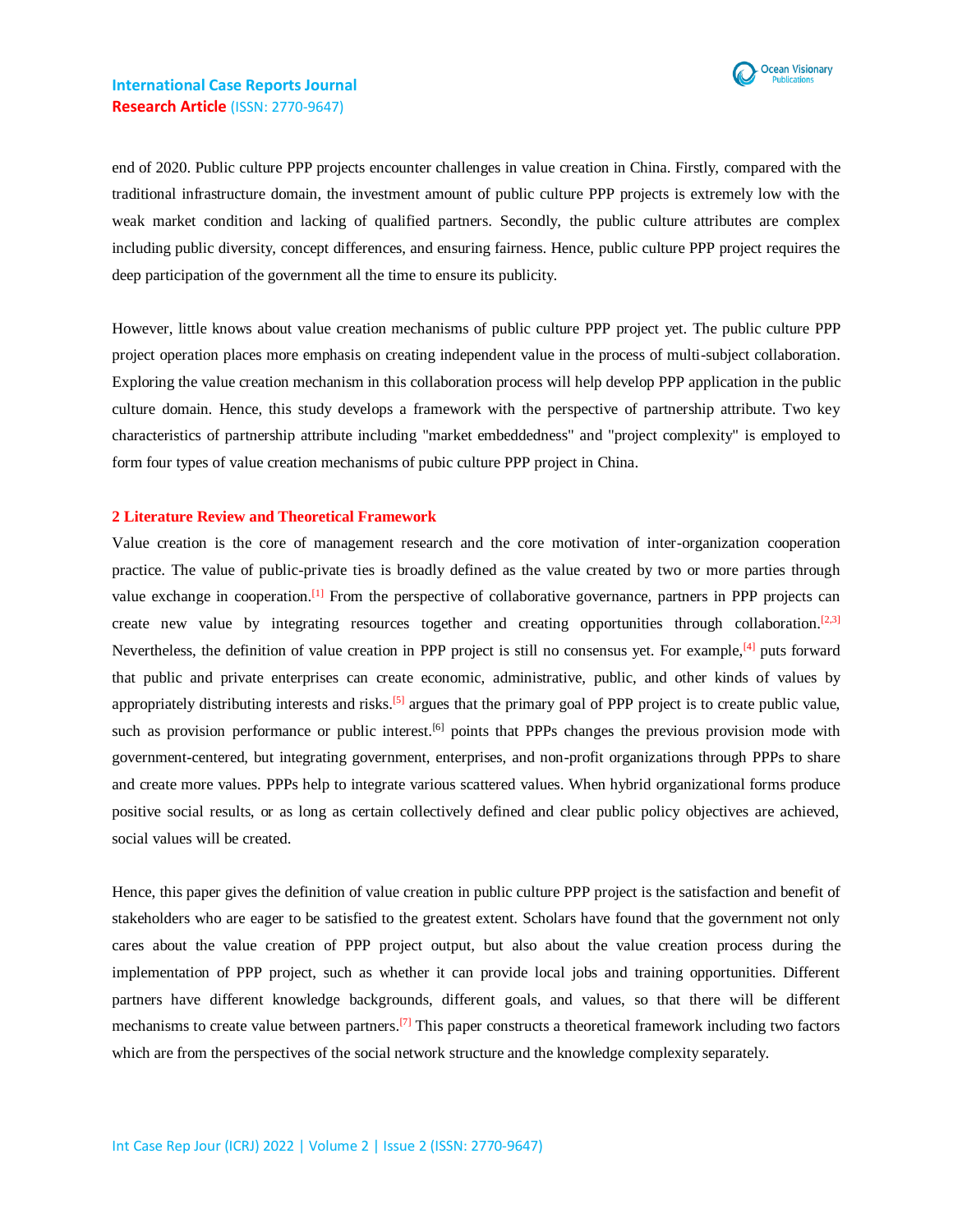

### **2.1Market Embeddedness**

On the perspective of social network structure, the embedding means that an individual exists in a social network.<sup>[8]</sup> The concept of "embeddedness" is widely used in the research of policy networks or social networks. For example,<sup>[9]</sup> defined that "embeddedness" in policy networks refers to whether a policy maker or participant belongs to a policy network member or not.<sup>[10]</sup> puts forward "loss embeddedness" to describe policy change. As the public culture PPP project includes not only financing, but also construction management and service operation, the embedding degree of partners in the PPP project related market is an important factor on the value creation mechanism of PPP project.<sup>[11]</sup>

This study uses "market embeddedness" to measure the embeddedness of project partners in the related market network structure in public culture domain. When the market embeddedness is strong, partners are more likely to identify profitable businesses and build commercial networks in the process of implementation, which will lead to the project being more likely to adopt the market-oriented return mechanism. On the contrary, when the market embeddedness is weak, partners are less likely to identify profitable business in the process of implementation, which will make the project more likely to adopt the fiscal payment for project return mechanism.

### **2.2 Project Complexity**

On the perspective of knowledge complexity, knowledge complexity can be expressed as the intellectual limitations for decision makers to understand relevant policy considerations.<sup>[12]</sup> "Complexity" is widely used in public policy and management research. Based on partners' own knowledge structure, strategic behavior logic is generated including strategic complexity as individual behavior.<sup>[13]</sup> Scholars have also made in-depth research on the complexity of strategic behaviors in PPP projects.<sup>[14]</sup> Others also explore effective ways like communication to reduce the complexity and uncertainty of strategic behaviors in PPPs.<sup>[15]</sup>

This study introduces "complexity" into PPP project content, with the use of "project complexity" to measure the degree of professional knowledge involved in the PPP project content. When the project complexity is high, partners are more likely to implement the contents of different disciplines separately, especially separate the construction and operation. On the contrary, when the project complexity of the is low, partners are more likely to take the contents of different stages operating together, especially to integrate the construction and operation.

Table 1 show the theoretical framework of public cultural PPP project on partnership attribute and value creation mechanism.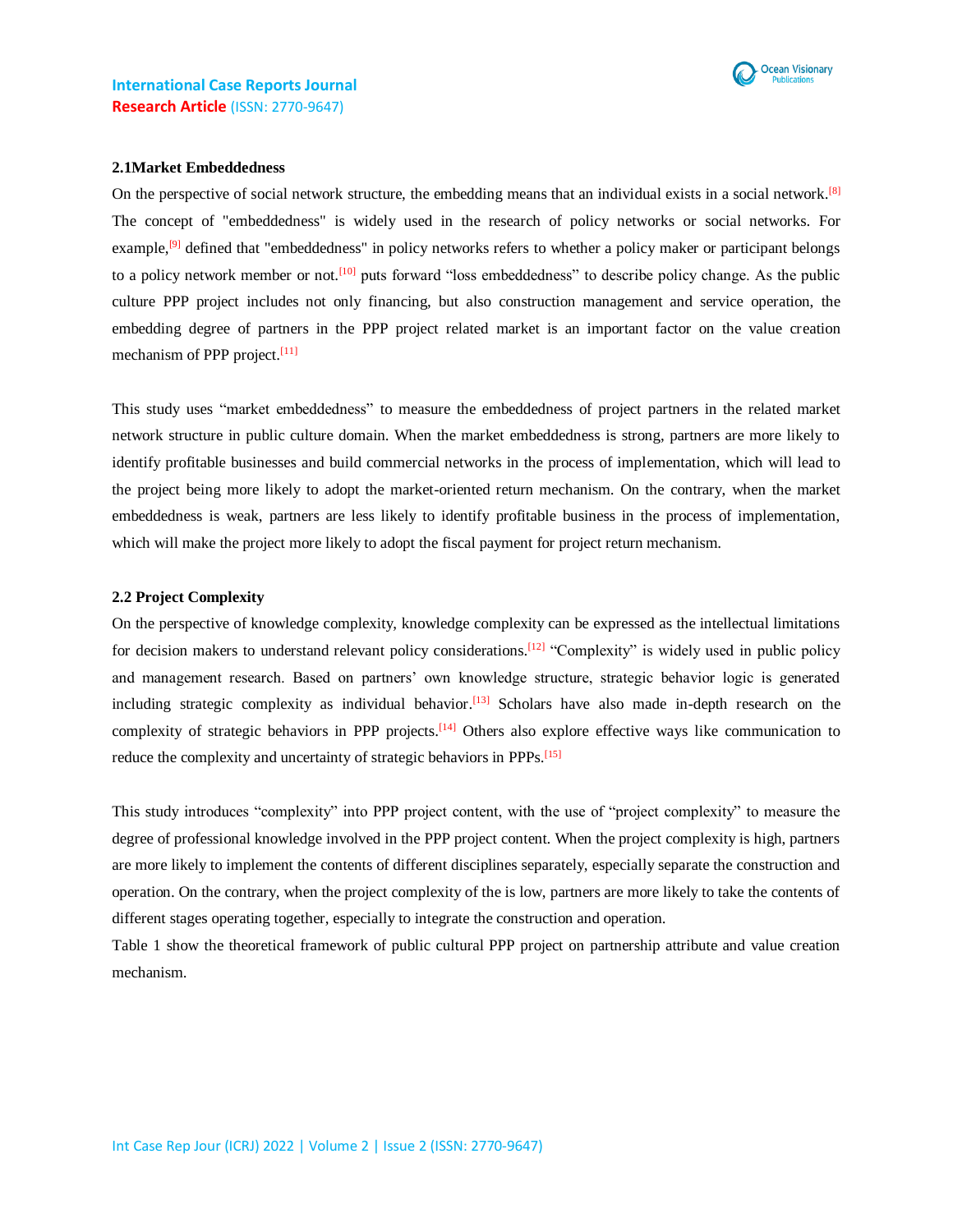

| <b>Partnership Attribute and</b><br><b>Value Creation Mechanism</b> |               | <b>Project complexity</b>                                                          |                                                                                   |
|---------------------------------------------------------------------|---------------|------------------------------------------------------------------------------------|-----------------------------------------------------------------------------------|
|                                                                     |               | Low                                                                                | High                                                                              |
| <b>Market</b>                                                       | Weak          | Construction and operation<br>integration based on fiscal<br>support (COI-FS)      | Construction and operation<br>separation based on fiscal support<br>$(COS-FS)$    |
| <b>Embeddedness</b>                                                 | <b>Strong</b> | Construction and operation<br>integration based on expected<br>cash flow (COI-ECF) | Construction and operation<br>separation based on expected cash<br>flow (COS-ECF) |

**Table 1:** Theoretical Framework of Public Culture PPP Project.

# **3 Data and Method**

## **3.1 Data Description of China's Public Culture PPP Projects**

The cases were selected from the MOF PPP data labeling as public culture domain. According to the MOF PPP data, China's public culture PPP project has experienced twists and turns. Figure 1 shows the number and amount of public culture PPP projects launched each year during 2014 - 2020. From 2014 to 2016, the number and amount of public culture PPP projects launched showed a steady growth, which reached a historical peak in 2016, with 104 projects initiated and an investment amount of 110.6 billion yuan. However, the number and amount of PPP projects initiated during 2017 - 2020 declined year by year, with the largest decline in 2017-2018. The amount of PPP projects initiated in 2018 decreased by 78% period-on-period.



Note: The author made it by themselves.

**Figure 1:** Number and amount of public culture PPP projects launched peryear (2014 - 2020)

Table 2 shows the number and proportion of public culture PPP projects with different investment amounts. Among them, the number of projects with 100-500 million yuan accounted for the highest proportion, accounting for 37.9%, followed by the number of projects with 0.5-1 billion yuan, accounting for 28.98%. Compared with other domains, the average amount of public culture PPP projects is small, which is 1.065 billion yuan according to data during 2014 - 2020.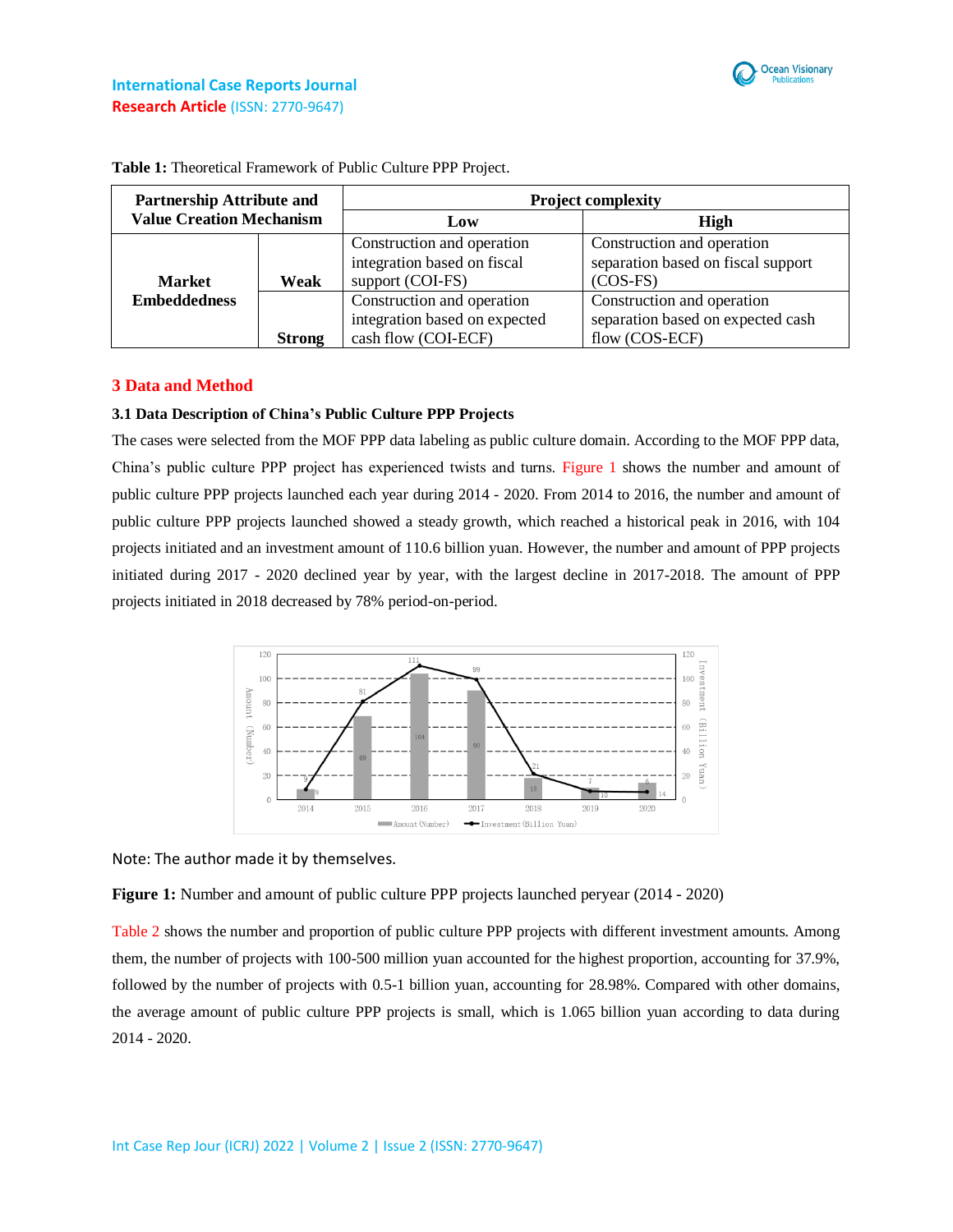

# **International Case Reports Journal Research Article** (ISSN: 2770-9647)

| Investment amount $ $ < 100 million yuan   1-500 million yuan   0.5-1 billion yuan   > = 1 billion yuan |       |        |        |        |
|---------------------------------------------------------------------------------------------------------|-------|--------|--------|--------|
| <b>Number</b>                                                                                           | 24    | 119    |        | 80     |
| <b>Proportion</b>                                                                                       | 7.64% | 37.90% | 28.98% | 25.48% |

**Table 2:** Distribution of public culture PPP projects with different investment amounts.

Figure 2 shows the proportion of public culture PPP projects with different reward modes. Among them, 70% of them is paid by financial subsidy and users both, 15% of them is paid by pure government and 15% by pure users. The policy encourages public culture PPP projects to adopt the reward mode of user payment. In fact, 85% of the projects include user payment. However, as most cultural facilities are newly built, government payment or subsidy is the way that public culture PPP projects can be accepted by investors as partners.



**Note:** The author made it by themselves.

**Figure 2:** Proportion of public culture PPP projects with different reward modes.

Figure 3 shows the proportion of public culture PPP projects with different operation modes. BOT is still the main operation mode, accounting for 76%. TOT, ROT, BOO, and other modes account for 8%, 3%, 2%, and 6% respectively. The operation mode of public culture PPP projects is like that of other domains, which helps to learn the experience of PPP projects from other more developed domains. Meanwhile, it shows investment of public culture PPP projects in China is still mainly used for new public facility constructions.



**Note:** The author made it by themselves.

**Figure 3:** Proportion of public culture PPP projects with different operation modes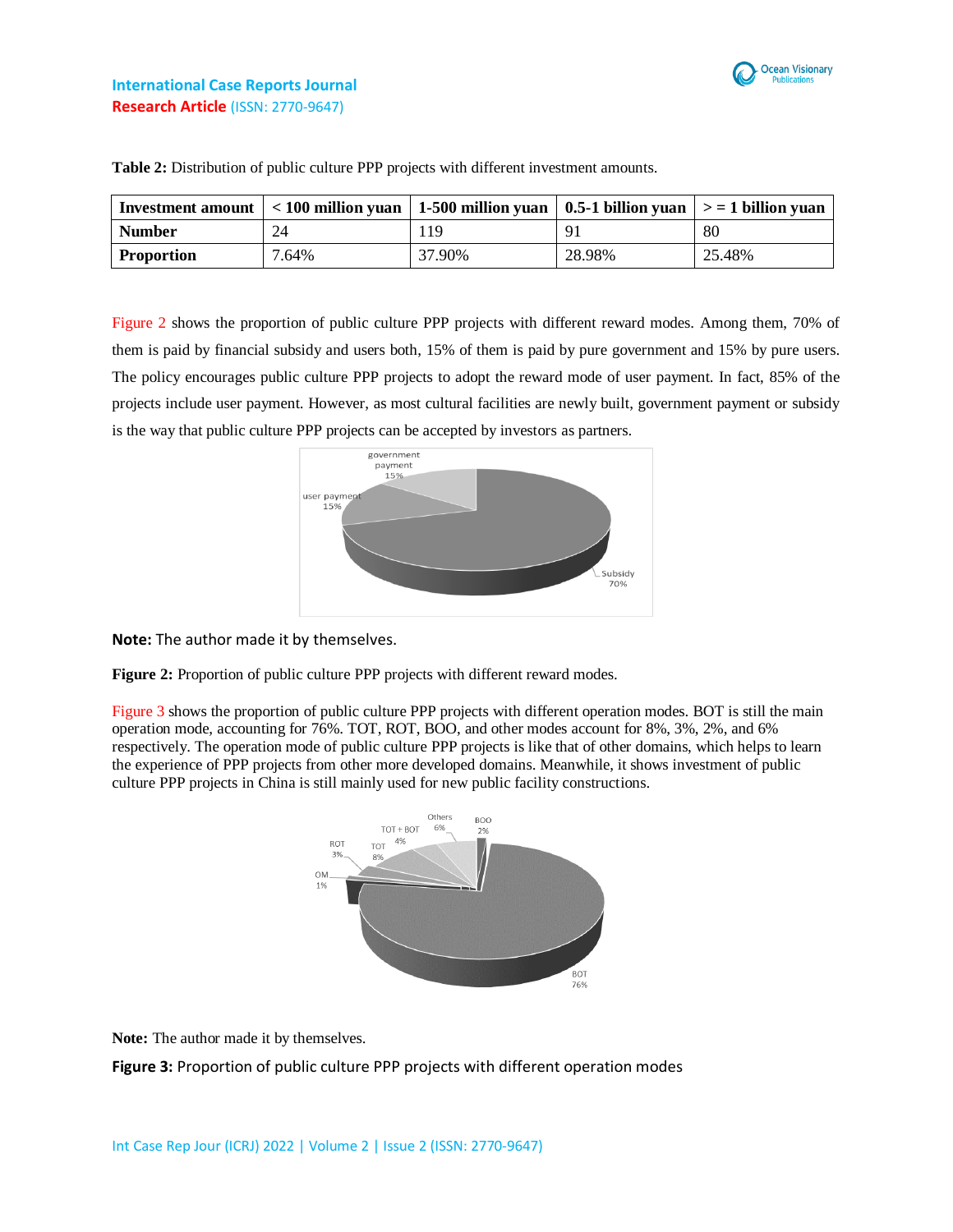

### **3.2 Comparative Case Study Design and Case Selection**

This study examines the theoretical framework of value creation of public culture PPP projects through comparative case study.<sup>[1]</sup> Case selected obeying "theoretical duplication".<sup>[16]</sup> According to four different PPP project to test the linkage between partnership attribute and value creation mechanism.<sup>[2]</sup> Follow the "most similar cases" principle. In order to achieve accurate causality test, this study aims to achieve the expected research purpose by consciously controlling the differences of various interfering variables between cases. Hence, all the cases selected have been included in the MOF PPP data and demonstration projects which were initiated in the same year of 2016. (3) Follow the "reflexivity" principle.<sup>[16]</sup> The data collected are all official and secondary materials, without any internal materials or interview records. As people may consciously or unconsciously exaggerate their influence during interview survey, secondary materials help to ensure all the prior knowledge in these materials has been tested by public opinion, which enhance study reliable.

The selected cases are all signed ones with 59 projects in China. We statistically analyze the partners and contents of them.<sup>[1]</sup> Partners are divided into builders (counting for  $69\%$ ) and operators (counting for  $31\%$ ). Builders are rich in financial strength and construction experience. They can not only obtain funds through loans from commercial banks, but also choose high-quality operators through contract outsourcing, so their partner attributes are strong market embeddedness. In contrast, operators are mostly service providers in specific fields, such as equipment suppliers, cultural service providers, cultural and sports operators. Their registered capital is far less than that of builders, and their experience in facilities construction and management is relatively lacking, so their partner attributes are weak market embeddedness.<sup>[2]</sup> Contents are divided into single items (counting for 76%) and industry clusters (counting for 24%). Single items also called cultural venues are mainly urban museums, libraries, exhibition halls, science, and technology museums, cultural and sports centers and theaters. This kind of project venue construction content is relatively standardized, the management boundary is clear, and the operation service content is also clear. The content attribute is low project complexity. In contrast, the industry clusters also called cultural industrial park is more complicated, which includes many sub-projects, including not only the core cultural facilities and resources construction, but also the supporting facilities construction such as roads, water and electricity, parking lots and other pure public facilities and some profitable facilities construction such as catering and accommodation. The content attribute is high project complexity.

The case information screened according to the research design principles and case cooperation attributes is shown in Table 3.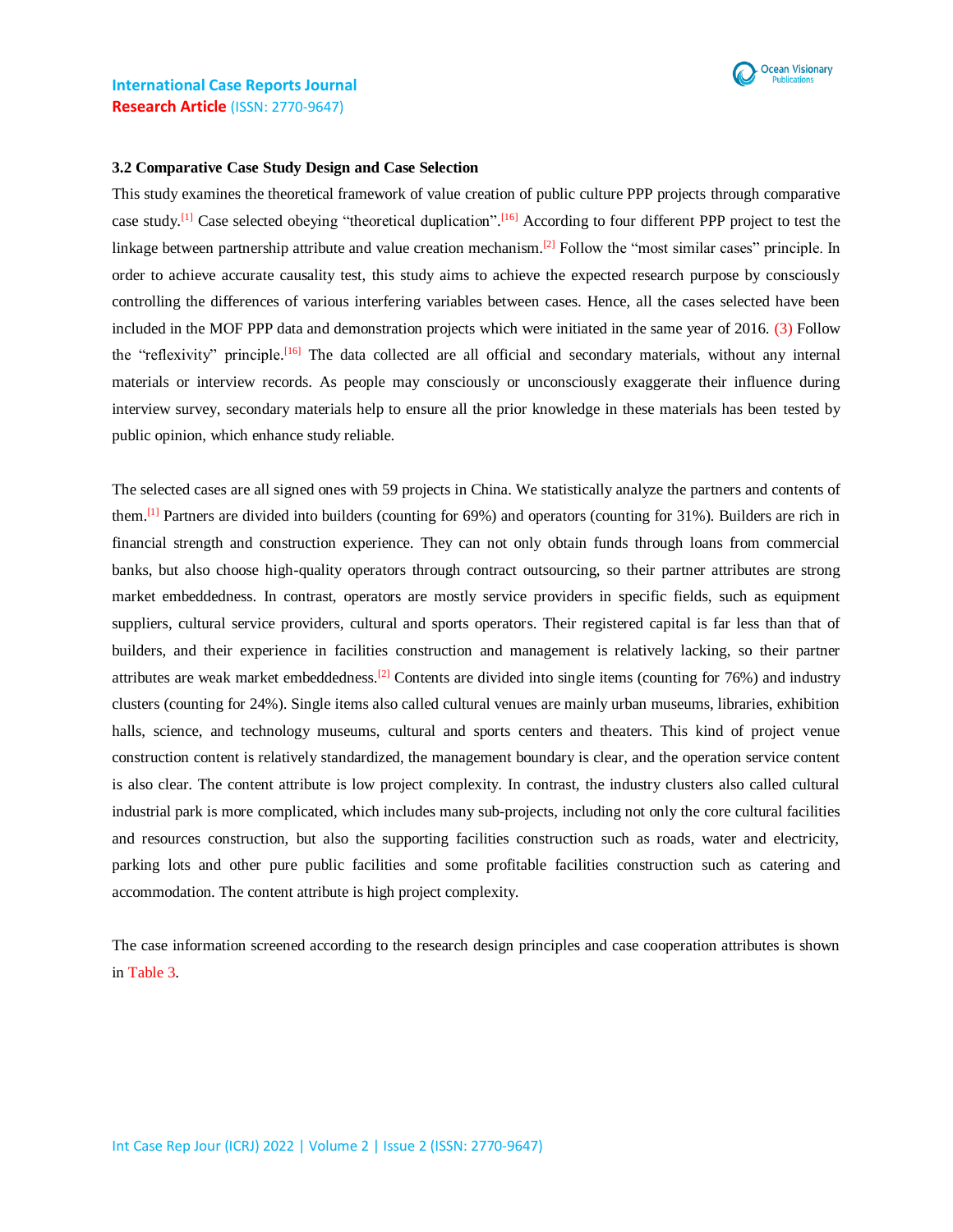

| <b>Mechanism</b> | <b>Selected case</b>                                          | <b>Region</b>   | Partner                                         | <b>Content</b>              |
|------------------|---------------------------------------------------------------|-----------------|-------------------------------------------------|-----------------------------|
| <b>COI-FS</b>    | Ninghai County Cultural Complex                               | Zhejiang        | Operating service<br>Cultural venue<br>provider |                             |
| <b>COI-ECF</b>   | Linquan Citizen Center                                        | Anhui           | Building contractor                             | Cultural venue              |
| <b>COS-FS</b>    | Jianshui County Protection and<br>Restoration of ancient city | Yunnan          | Operating service<br>provider                   | Cultural<br>industrial park |
| <b>COS-ECF</b>   | Gaomi city Moon Bay Cultural Park                             | <b>Shandong</b> | Building contractor                             | Cultural<br>industrial park |

**Table 3:** Descriptive statistics of public culture PPP project cases.

## **4 Case Analysis and Discussion**

## **4.1Case 1: Ninghai County Cultural Complex PPP project in Zhejiang Province**

In 2016, Ninghai County Development and Reform Bureau initiated the project. Ninghai County Cultural Development Co., Ltd. was appointed as the government representative to give angel capital to the project. The project is located in the downtown area of Ninghai, with the estimated investment of 770 million yuan in BOT mode. The special purpose vehicle (SPV) set up for the project has the responsible for design, construction, operation, and maintenance, and handing over after the franchise expires. The assets involved in the public service part of this project are provided by the SPV in the form of zero-rent lease, and the period is consistent with the contract period of the PPP project. The project combines the government's high credit and the high efficiency of private capital management, to link the market allocation of resources, financing cost reduction, and fully construction efficiency. This project was rated as demonstration projects of the MOF, which was also the only selected cultural PPP demonstration project in Zhejiang Province.

The project partner is a private enterprise consortium led by Zhejiang Dafeng Industrial Co., Ltd. and joined by Shenzhen Ju Orange Network Technology Co., Ltd. The consortium won the bid through competitive negotiation. Therefore, the partner attribute of this case belongs to the type of low market embeddedness. The project mainly focuses on cultural business, including the Grand Theatre, Cultural Center, Cinema, etc., with a total construction area of about 35,240 square meters. The construction is completed in 2021. The content attribute is low project complexity. The value creation mechanism of this case is Construction and Operation Integration based on Fiscal Support (COI-FS).

## **4.2 Case 2: Linquan County Citizen Center PPP project in Anhui Province**

In 2016, the project was initiated by the Linquan County Housing and Urban-Rural Development Bureau. How to integrate the cultural and historical resources of Linquan County and provide a place for citizens to enrich their cultural life was a problem Linquan County faced before the project initiated. This project innovates the investment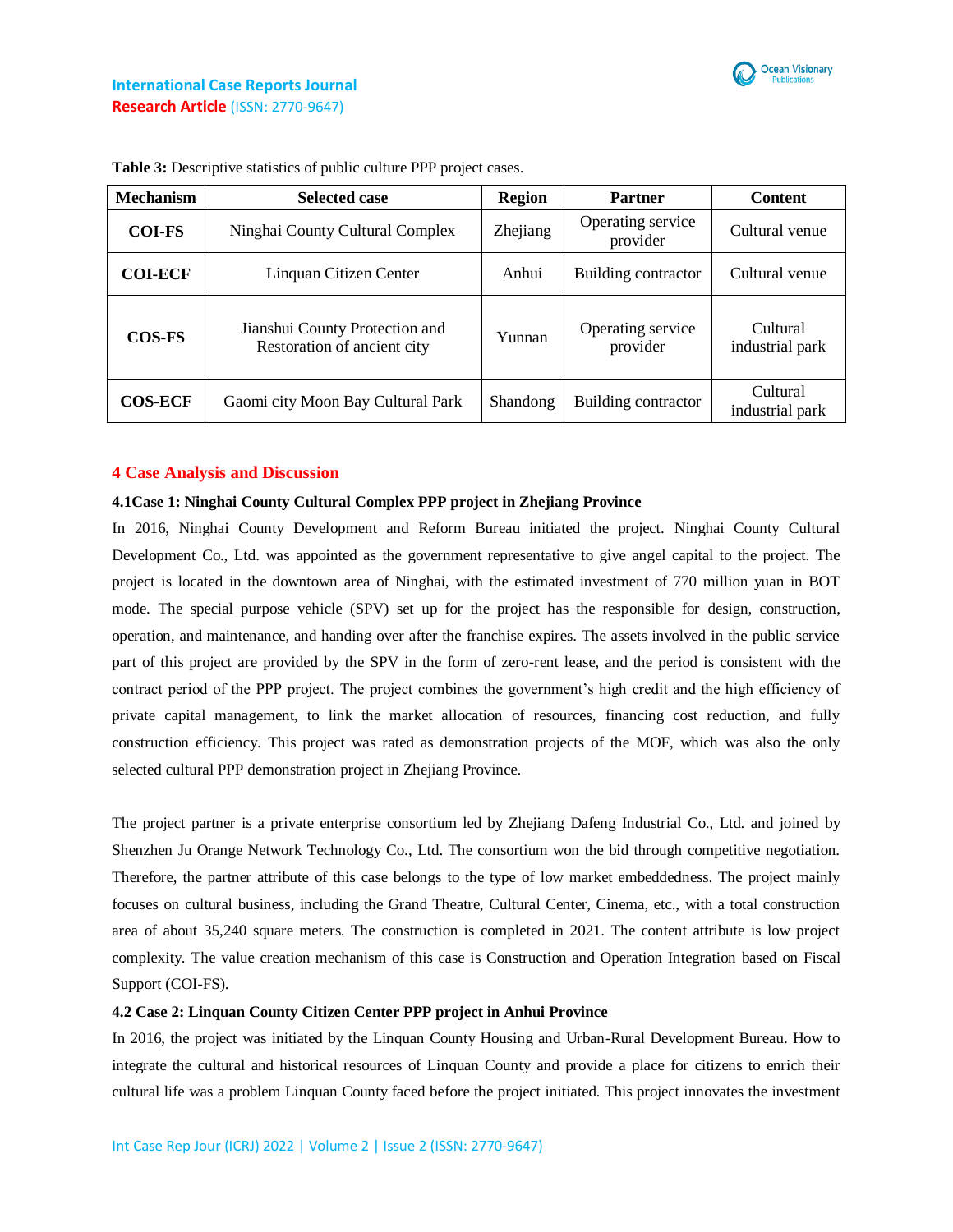

and financing system, and aims to improve the performance of public service provision. This project was rated as the third batch of demonstration projects of the MOF.

The project partner is the private construction contractor Jiangxi Zhaohui Urban Construction Engineering Co., Ltd., which is a joint venture with local investor representative Gaomi Moon Bay Cultural Tourism Development Co., Ltd. Therefore, the partner attribute belongs to the type of high market embeddedness. The content of this project is the maintenance of project facilities, including the custody and maintenance of the four halls and one center of the civic center, the ancillary public facilities (water supply and drainage, etc.), the supporting facilities (central garden, etc.) and property management services, as well as the project operation, including the opening of cultural and leisure venues, property management of public venues, minor repairs during the operation period and restorative overhaul before handover, etc. Hence, the content attribute is low project complexity. The value creation mechanism of this project is Construction and Operation Integration based on Expected Cash Flow (COI-ECF).

#### **4.3 Case 3: Jianshui County Protection and Restoration of ancient city PPP project in Yunnan Province**

In 2016, the project was initiated by Jianshui County Government of Honghe Hani and Yi Autonomous Prefecture. The investment amount of this project is 3,357 billion yuan, and the BOT mode is adopted to authorize private enterprises to franchise for 30 years. Through PPP mode, the project will promote the prosperity of the cultural tourism market in Zhujia Garden Scenic Spot and provide supporting facilities. By introducing social capital, the short-term construction expenditure can be converted into long term payment, which alleviates the local financial pressure. Moreover, this project will help to improve the efficiency of Zhujia Garden tourism scenic spot construction, operation, and management, through reducing the life cycle cost and improving the income on the premise of ensuring the service quality. This project was rated as the second batch of demonstration projects of the MOF.

The project partner is a private consortium led by Maitreya Urban and Rural Construction and Installation Co., Ltd., and joined by Kunming Yifeng Tourism Partnership (Limited Partnership), Suzhou Garden Development Co., Ltd., Yunnan World Expo Investment Co., Ltd., and Kunming Yifeng Tourism Partnership (Limited Partnership). The consortium includes five enterprises, which implies the led investor lacking of market resources. Hence, the partner attribute belongs to the type of low market embeddedness. The construction contents of the project include Zhujia Garden, Chongzheng Academy, Chenghuang Temple and Sizhitang, which specifically include the restoration of cultural relics and restoration. Protect, repair, restore, and transform abovementioned public facilities including construction and decoration of tourist reception center, business district, parking lot, etc. Hence, the content attribute is high project complexity. The value creation mechanism of this project is construction and operation separation based on fiscal support (COS-FS).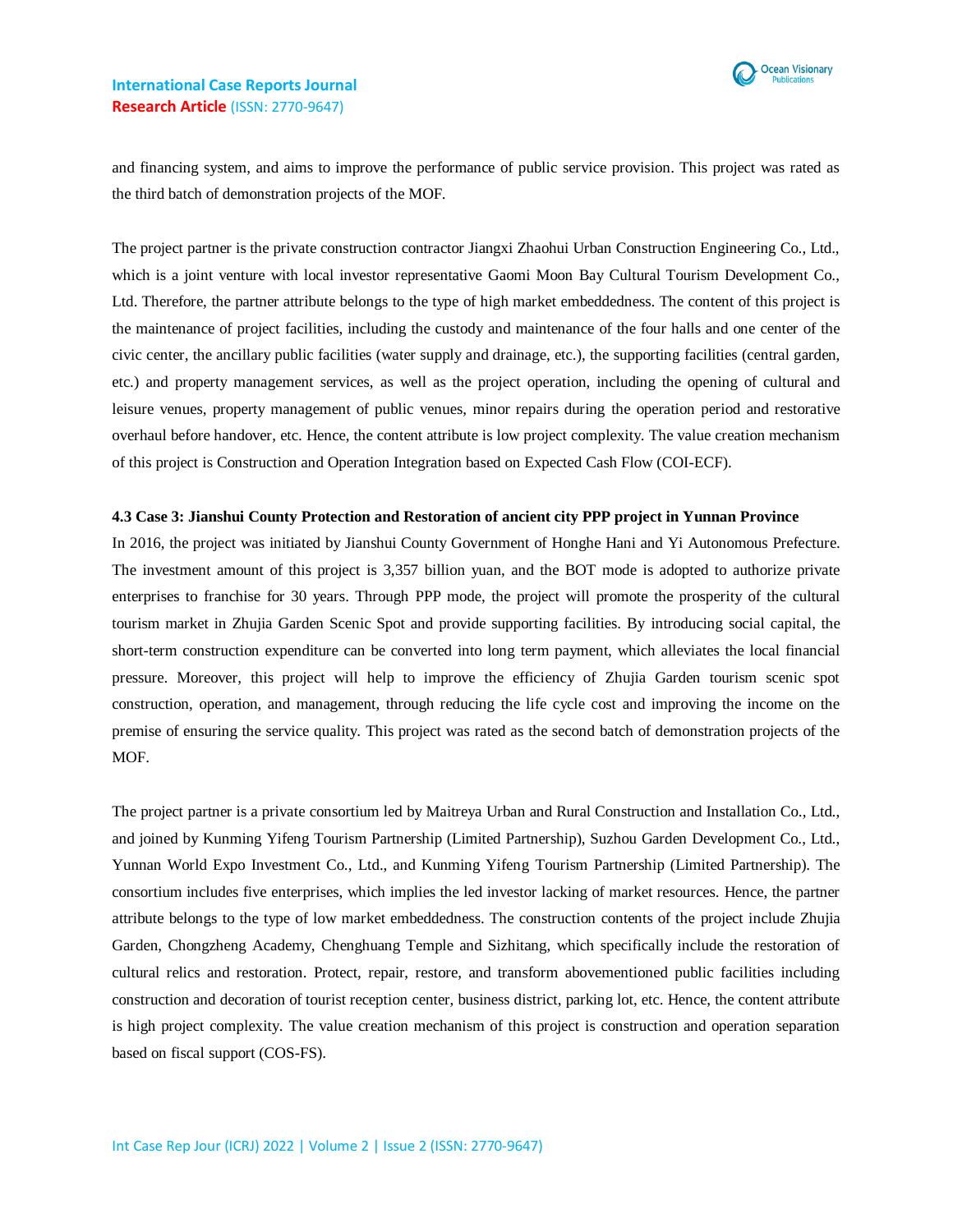

#### **4.4 Case 4: Gaomi city Moon Bay Cultural Park PPP project in Shandong Province**

In 2016, the project was initiated and implemented by Weifang Gaomi city Cultural Management Committee. The project, also known as Mo Yan Cultural Center, is a theme park focusing on the achievements of Mo Yan. Mo Yan is the first Nobel Prize winner of Chinese in literature. The popularity and social attention of the project are very high. The project is located in Mo Yan's hometown of Gaomi city, with a total planned design area of 58,102 square meters and a total investment of 480 million yuan. This project aims to improve public cultural service and highlight the city's cultural characteristics. It will become a window to show high-density culture and a new cultural landmark. The whole process including project identification, project establishment, social capital selection, bidding, and other aspects, which were carried out in strict accordance with relevant national norms and guidelines. This project is also the third demonstration projects of the MOF.

The project partner is Zhaohui Urban Construction Group. The whole group attaches great importance to this project, and Jiangxi Zhaohui Urban Construction Engineering Co., Ltd., a subsidiary of the group, holds 90% of the shares of Gaomi Moon Bay Cultural Tourism Development Co., Ltd. (i.e. the SPV). Zhaohui not only regards this project as a construction project, but also an honor for investment. They hold high respect for Mo Yan, invest the best resources and strength in the construction and operation with a professional and efficient working attitude, and build this project into a business window of Shandong and a spiritual hall of China relating to world-class construction. Hence, the partner attribute belongs to the type of high market embeddedness. The cooperation content of this project is Moon Bay Cultural Park, which includes a series of cultural venues and sculpture parks. After the completion of the construction, while ensuring that the functions of public welfare undertakings can be brought into full play to meet the cultural needs of the masses, the industrial income will be generated by holding academic exchanges, seminars, exhibitions of literary and artistic works, professional lectures, training courses and venue leasing to ensure the operation of venues. The content attribute is of high project complexity type. The value creation mechanism of the project is Construction and Operation Separation based on Expected Cash Flow (COS-ECF).

### **5 CONCLUSIONS**

This study focuses on the value creation mechanism of public culture PPP projects by putting forward two key factors "market embeddedness" and "project complexity" to form four types of value creation contexts. This study selects the cases among the demonstration projects of the MOF to test four different value creation mechanisms. Table 4 shows the main research conclusions.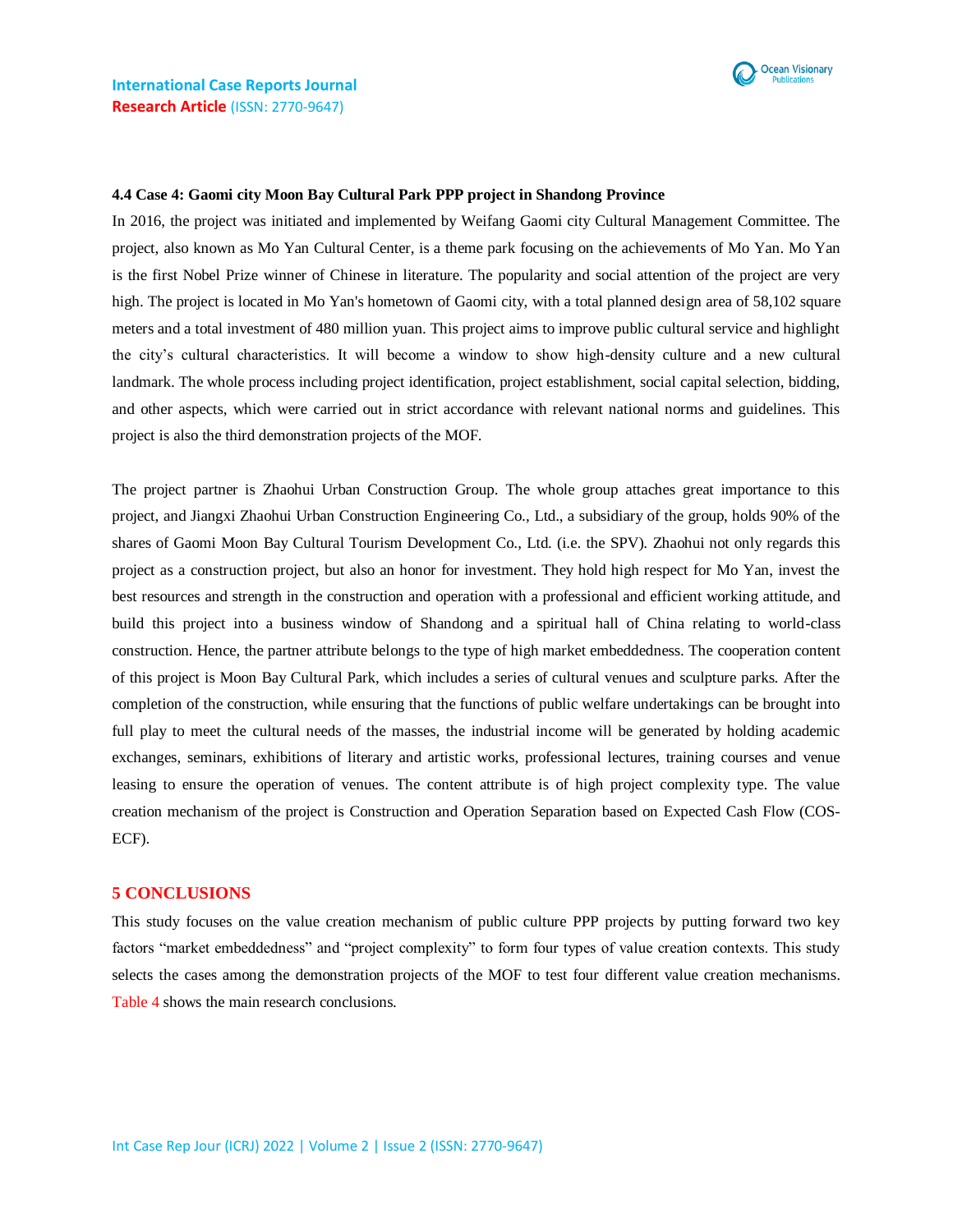

| <b>Mechanisms</b> | <b>Partner</b> | <b>Content</b>   | <b>Financing</b>  | <b>Building</b>       | <b>Operation</b> |
|-------------------|----------------|------------------|-------------------|-----------------------|------------------|
| <b>COI-FS</b>     | Builder lead   | Single item      | Fiscal support    | Considering operation | Integrated       |
| <b>COI-ECF</b>    | Builder lead   | Single item      | Cash flow support | Considering operation | Integrated       |
| <b>COS-FS</b>     | Operator lead  | Industry cluster | Fiscal support    | Phased construction   | Separated        |
| <b>COS-ECF</b>    | Operator lead  | Industry cluster | Cash flow support | Phased construction   | Separated        |

**Table 4:** Summarizaes of value creation mechanism in public culture PPP project.

There are five implications for the practice in public culture PPP projects.(1) The reform and opening-up has rapidly cultivated the market and capacity of public service, especially the construction management capacity of construction contractors. However, after the completion of public facilities, the service operation capacity develops relatively slowly. Hence, operators are weak in market embeddings comparing to builders.(2) Similar to the economic infrastructure, the construction of public facilities is still the main investment in public culture. Hence, many cultural venues or industrial parks are in the context of no clear market return mode when initiated.(3) The financing for public culture PPP projects based on both strong fiscal support and project cash flow support.(4) As operation of public culture projects is very complicated, operation content in PPP projects includes two types: separation of construction and operation, integration of construction and operation.(5) The operation mode is the key to the successful public culture PPP projects. It should consider the efficiency and fairness in service supply and facilities operation, and have reasonable financial returns. Therefore, it is recommended to strengthen the public demand research in the project plan stage.

# **REFERENCES**

- 1. [Kivleniece I, Quelin, BV. Creating and Capturing Value in Public-Private Ties: A Private Actor's](https://journals.aom.org/doi/abs/10.5465/amr.2011.0004)  [Perspective. Academy of Management Review. 2012;37\(2\):272-299.](https://journals.aom.org/doi/abs/10.5465/amr.2011.0004)
- 2. Dyer JH, Singh [H. The Relational View: Cooperative Strategy and Sources of Interorganizational](https://journals.aom.org/doi/abs/10.5465/amr.1998.1255632)  [Competitive Advantage. Academy of Management Review.](https://journals.aom.org/doi/abs/10.5465/amr.1998.1255632) 1998;23(4):660-679.
- 3. [Poppo L, Zhou KZ, Zenger TR. Examining the Conditional Limits](https://onlinelibrary.wiley.com/doi/abs/10.1111/j.1467-6486.2008.00779.x) of Relational Governance: Specialized Assets, Performance Ambiguity, and Long‐[Standing Ties. Journal of Management Studies,](https://onlinelibrary.wiley.com/doi/abs/10.1111/j.1467-6486.2008.00779.x)  [2008;45\(7\):1195-1216.](https://onlinelibrary.wiley.com/doi/abs/10.1111/j.1467-6486.2008.00779.x)
- 4. Siemiatycki M, Farooqi N.. Value for Money [and Risk in Public–Private Partnerships: Evaluating the](https://www.tandfonline.com/doi/abs/10.1080/01944363.2012.715525)  Evidence. Journal of [the American Planning Association. 2012;78\(3\):286-299.](https://www.tandfonline.com/doi/abs/10.1080/01944363.2012.715525)
- 5. Reynaers AM. Public Values [in Public–Private Partnerships. Public Administration Review,](https://onlinelibrary.wiley.com/doi/abs/10.1111/puar.12137)  [2014;74\(1\):41-50.](https://onlinelibrary.wiley.com/doi/abs/10.1111/puar.12137)